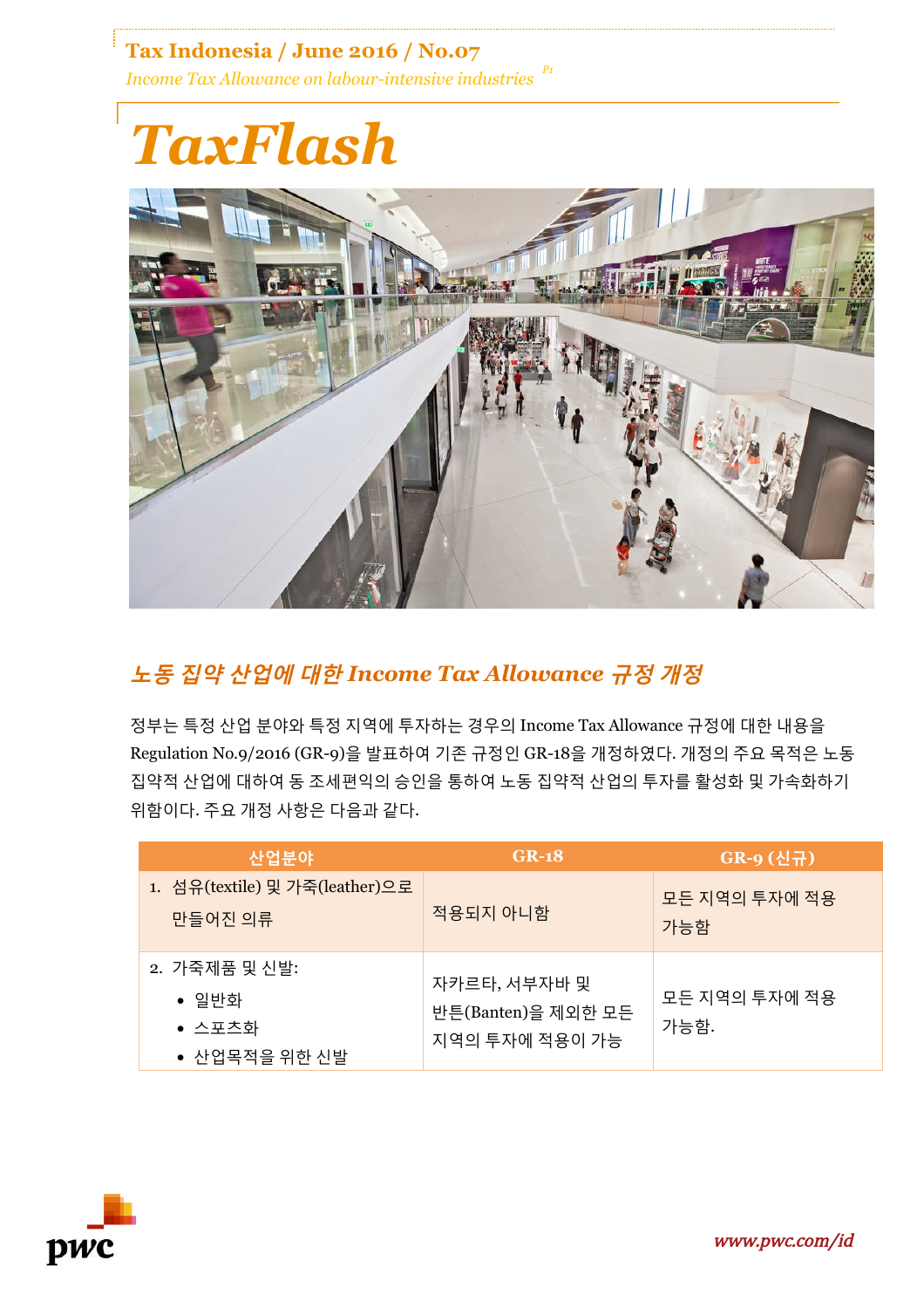Income Tax Allowance 는 다음의 조세편익이 부여된다.

- 상업생산 시점부터 연간 5%씩, 6 년간 투자금액의 30%까지 소득공제 가능(단, 투자된 자산이 6 년이내에 이전이 되지 아니하여야 함)
- 가속 감가상각 및 상각 인정
- 이월결손금 공제기간이 최장 10 년까지 연장가능
- 비거주자에 대한 배당 원천세율이 10%로 경감가능(또는 조세협약에 따라 낮은세율 적용가능)

GR-9은 상기사항의 변경을 제외하고는 기존의 Income Tax Allowance규정과 동일하게 적용이 된다. GR-18의 Income Tax Allowance 규정에 관하여는 기존에 발행한 TaxFlash No.13/2015, No.15/2015, 및 No.16/2015 을 참고하길 바랍니다.

GR-9는 2016년 4월 22일에 발표되었으며, 15일 이후인 2016년 5월 6일부터 유효합니다.